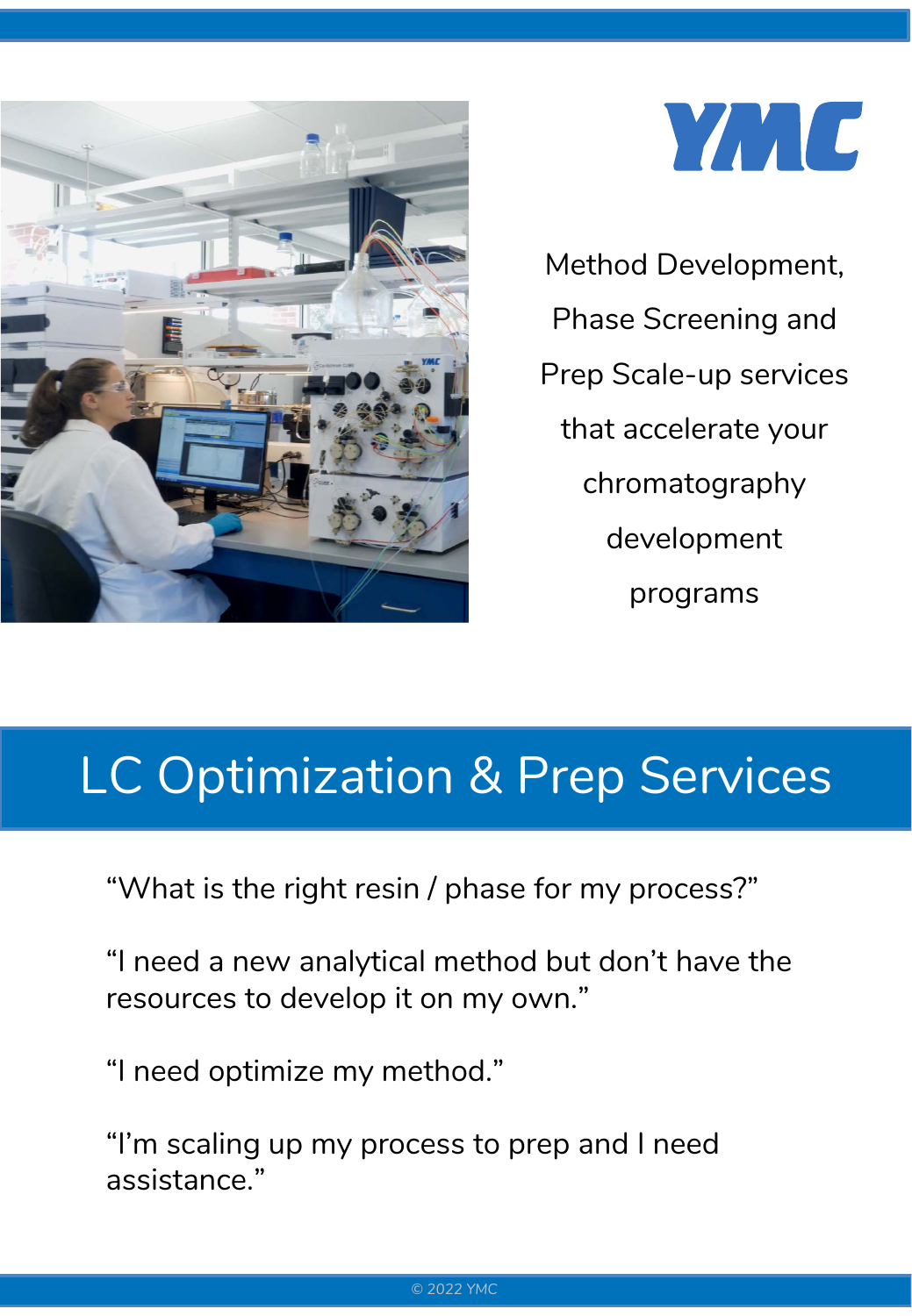# LC Optimization Services

### Save time using our Insight Lab experts and resources to optimize your LC methods

Our YMC lab offers a range of solutions including:

- Stationary Phase Screening
- Generating new analytical methods
- Optimizing existing methods
- Converting an LC/UV method to mobile phase compositions that are LC/MS compatible
- Bench-scale prep/purification studies
- Method conversion from HPLC to UHPLC

General service workflow:



From days to weeks (depending on complexity) to receive:

- $\checkmark$  Report on method use
- Data sets generated
- $\overline{\mathsf{v}}$  Written report and recommendations

#### **LC Optimization services by YMC delivers**:

- Time-savings for you: YMC's experts in media and method development expedite the process, providing results faster. You can get on with using these insights vs. resourcing an internal scientist to hone your process.
- Cost reduction by improving productivity in your lab - outsourcing the specialized and tedious job of generating the data.

#### **Good to know:**

- Our labs are equipped with the necessary instruments for the services we provide
- Successful track record of delivering results over years of contract work with global leaders in bio/pharmaceutical production
- Analysis performed using verifiable protocols on industry standard HPLC analytics.
- Samples available (if appropriate) for confirmation by your lab
- Regular progress updates
- Final report is provided

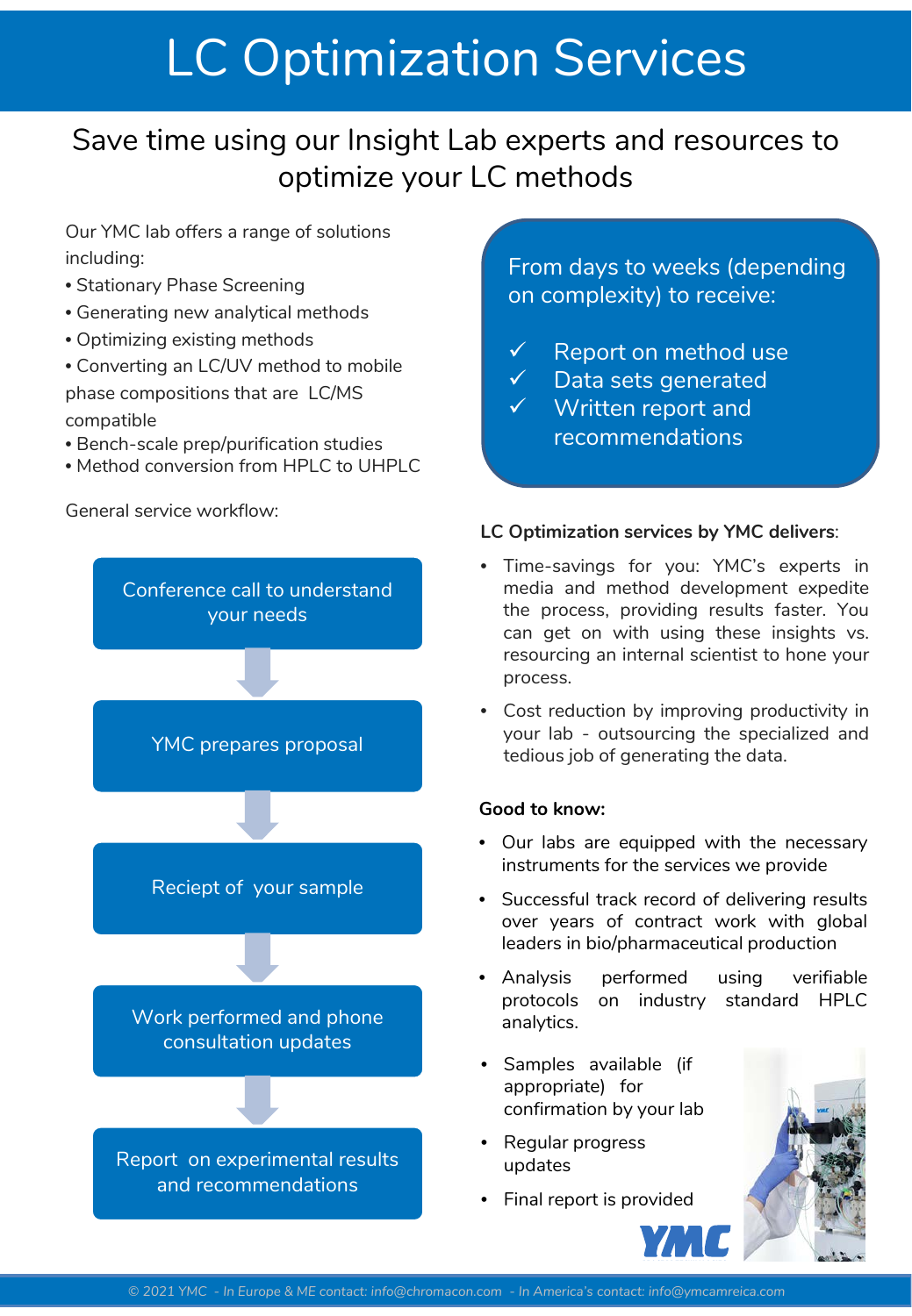## LC Preparative Services

### Options for prep scale leveraging our scale-up expertise

When developing preparative methods, the focus is shifted to aspects such as loadability, eluent consumption, and/or cycle time, which greatly influence the economic efficiency of a process.

- •Generating a new preparative method
- •Transfer of an analytical method via scale-up
- •Optimizing an existent method
- •Loadability studies

Rental of equipment may be available should you want hands-on experience in your lab.





Proposal generated / signed off

Reciept of sample(s)and work performed with regular review calls



YMC manufactures a full range of columns and systems which gives our scientists a platform with predictable scale-up



#### **An intimate degree of collaboration**:

Some of these topics may be linked to another service, such as generating a new method for the separation of a degradation product with subsequent preparative isolation of this compound. A high degree of interactivity with the customer ensures a project's progress is team-based. Complex tasks are always broken down into steps and every project step is individually discussed with the customer.

#### **Other capabilities for your consideration:**

Our Insight Lab Services also provide you:

- Feasibly studies
- Contract purification and / or impurity amplification
- Continuous chromatography feasibility studies using [CaptureSMB](https://chromacon.com/en/technology/continuous-capture-processes) and [MCSGP](https://chromacon.com/en/technology/continuous-polishing-processes-mcsgp-1) techniques







.